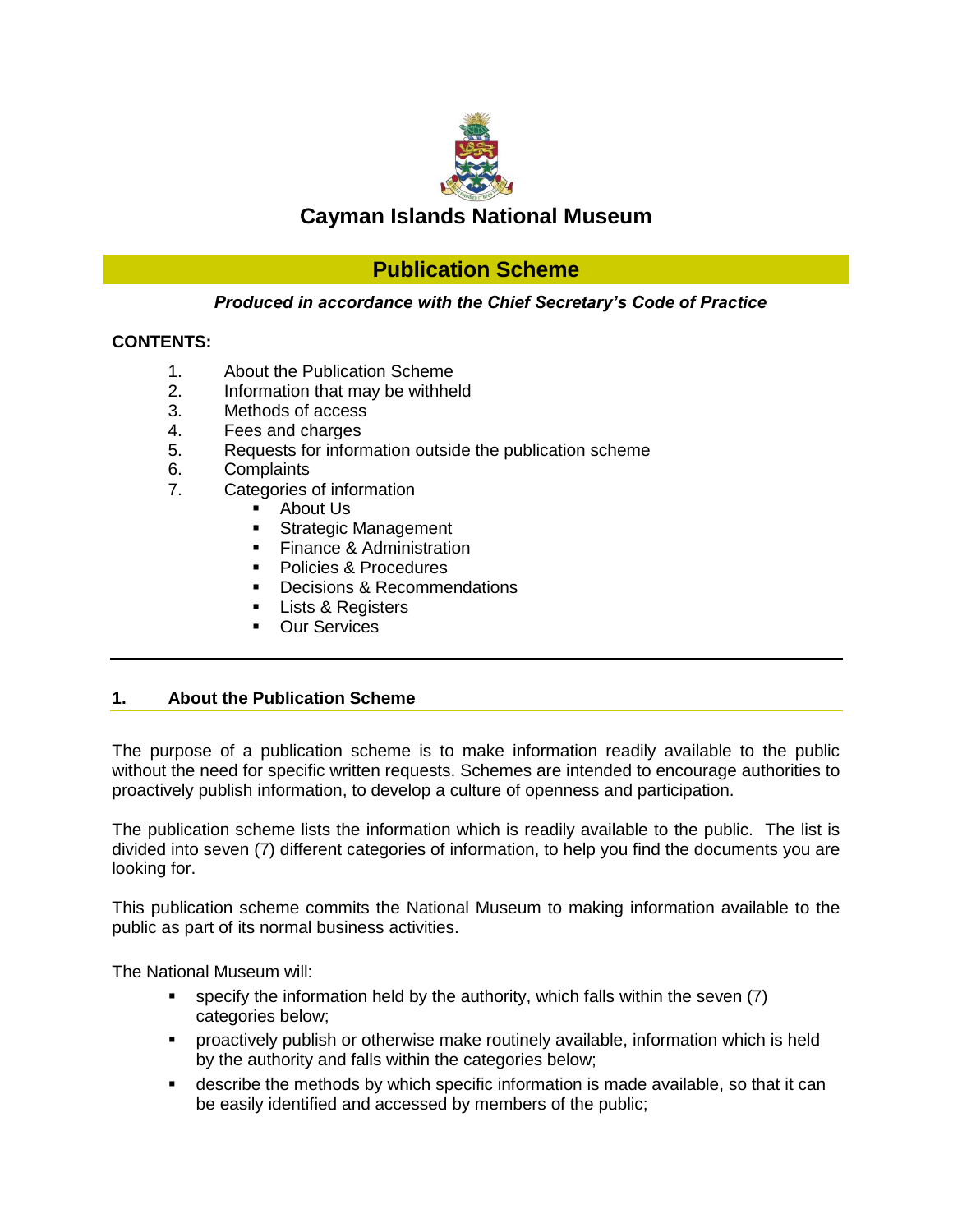- **I** list any fees charged for access to information described in this scheme;
- publish or otherwise make information available, in accordance with the methods and fees stated in this scheme;
- **nake this publication scheme available to the public;**
- regularly review and update the information made available under this scheme.

# **2. Information that may be withheld**

The National Museum will generally not publish:

- **Filter** information in draft form;
- **F** information that is not held by the National Museum, or which has been disposed of in accordance with a legally authorised disposal schedule;
- **EXT** information that is not readily-available for example: information that is contained in files that have been placed in archive storage, or is otherwise difficult to access;
- **EXED** information which is exempt under the FOI Law, or otherwise protected from disclosure – for example: personal information; or commercially sensitive information. Records containing exempt matter will be published in a redacted1 form, where ever it is practical to do so, indicating which exemptions apply.

In maintaining this publication scheme, our aim is to be as open as possible.

However, there may be limited circumstances where information will be withheld from one of the categories of information listed in *section 7: Categories of information*.

Information will only be withheld where the FOI Law expressly permits it.

For example: where disclosure would breach the law of confidentiality, infringe personal privacy, harm the National Museum's (or another organisation's) commercial interests, or endanger the protection of the environment.

When ever information is withheld, we will inform you of this and explain why that information cannot be released. Even where information is withheld, it may be possible to provide a redacted copy, with the exempt matter edited out.

If you wish to complain about any information which has been withheld, please refer to *section 6: Complaints*.

# **3. Methods of access**

 $\overline{a}$ 

Information available under our publication scheme will usually be accessible through the methods described below.

*Section 7: Categories of information* provides more details on the information available under the scheme, along with additional guidance on how the information within each category may be accessed.

<sup>1</sup> A copy of the record, with the exempt matter deleted in accordance with the National Archive's *Redaction Standard*.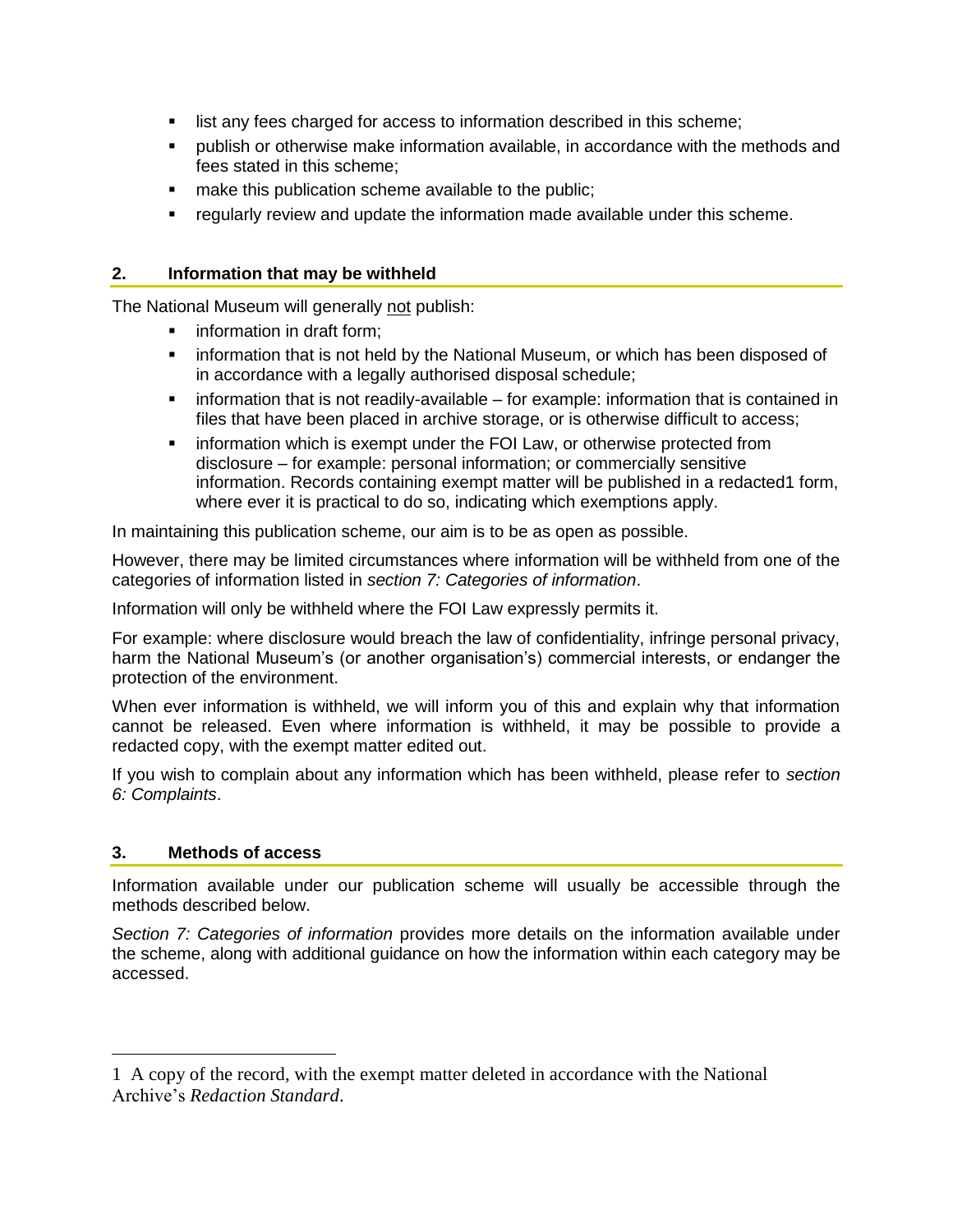#### *Online*

Many of our documents are published electronically on this website and can be downloaded in PDF format. Where information is available online, a link within *section 7: Categories of information* will direct you to the relevant page or document.

If there is no link, or the link is broken, you can use our website's "Search" facility at www.museum.ky. If you are still having trouble locating information listed under our scheme, please contact Mr. Doss Solomon, Manager of Operations, National Museum at dosssolomon@museum.ky.

#### *Email*

If information is listed in our publication scheme but is not published on the website, we may be able to send it to you by email. You can email us at info@museum.ky to request information. Please provide a telephone number so that we can call you to clarify details if necessary.

#### *Phone*

Documents listed in the publication scheme can also be requested by telephone. Please call 345-949-8368 Ext. 2022 to request information.

#### *Post*

All information listed in the publication scheme will usually be available in hard copy. Requests may be addressed to:

> National Museum Attn: Information Manager P.O. Box 2189 Grand Cayman KY1-1502

In your request, please provide your name and address, full details of the information or documents you would like to receive. You may also wish to provide a telephone number so that we can call you to clarify details if necessary. For faster processing, please also include any applicable fee. (See *section 4: Fees and charges* for further details.)

# *Personal visits*

In limited cases, you may be required to make an appointment to view information listed in the publication scheme. This will be clearly stated in *section 7: Categories of information*, and relevant contact details will be provided in that section.

#### *Advice and assistance*

If you experience any difficulty identifying the information you want to access, please contact Doss Solomon at 949-8368 or dosssolomon@museum.ky

The National Museum will adhere to its obligations under section 10 of the FOI Law, and any requirements relating to disability or discrimination, when providing information in accordance with this publication scheme.

Information will be provided in the language in which it is held or in such other language that is legally required. Where the National Museum is legally required to translate any information, it will do so.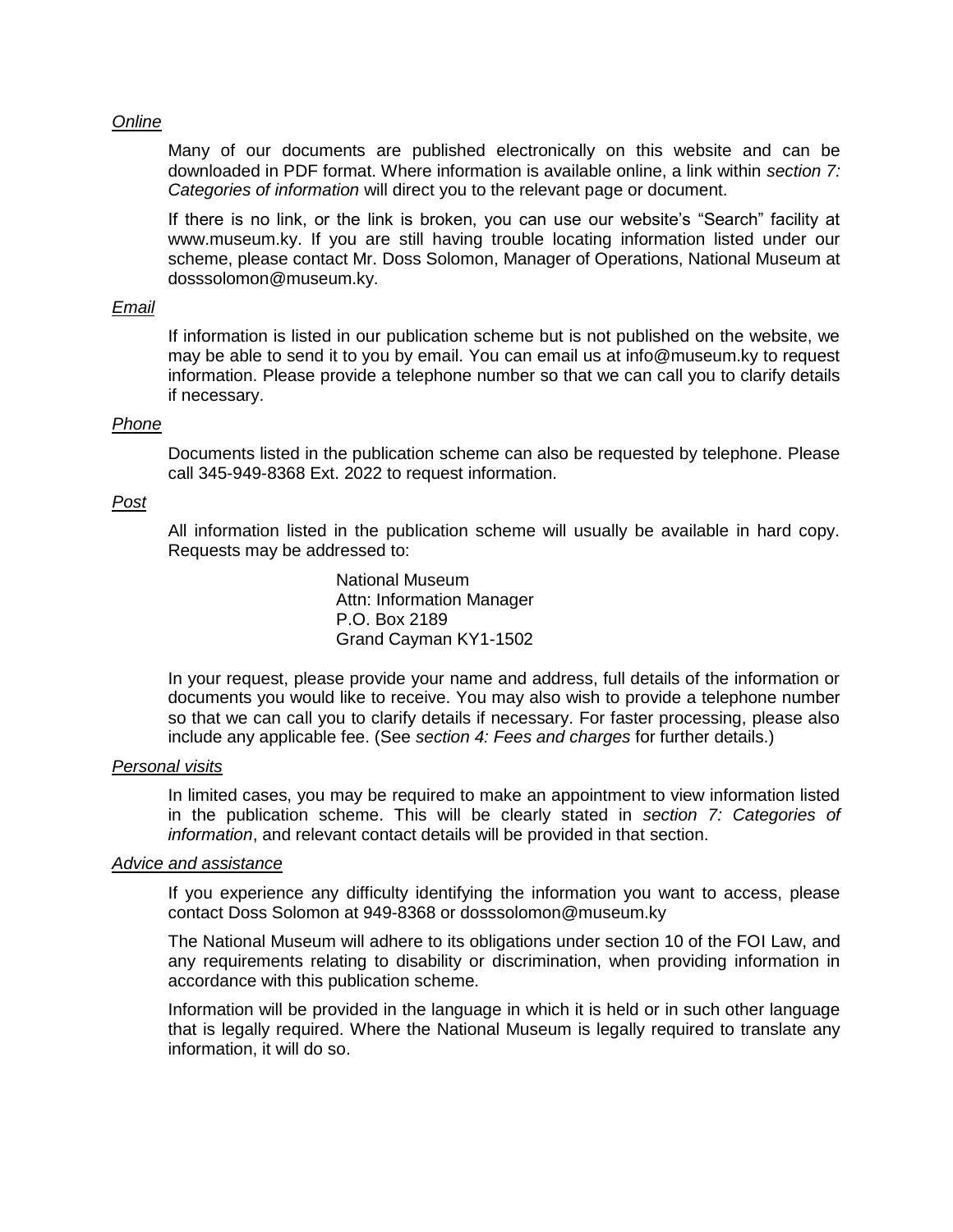# **4. Fees and charges**

The purpose of this scheme is to make the maximum amount of information readily available at minimum effort and cost to the public. The National Museum strives to ensure that fees and charges are clearly explained and kept to a minimum.

Information which is published online, downloaded through a website, or sent to you by email will be provided free of charge.

Fees may be charged for providing information in paper copy or on computer disc. Charges will reflect the actual costs of reproduction and postage, as described below.

# *Reproduction costs*

Where fees apply, photocopied information will be charged at a standard rate of \$1.00 per page (black and white; any size) and \$1.50 per page (colour; any size).

Computer discs will be charged at a rate of \$2 per disc.

# *Postage costs*

The National Museum will pass on to the requester the actual costs of postage or courier delivery.

Details of any individual charges which differ from the above policy are provided within *section 7: Categories of information*.

If a fee applies, you will be advised of the amount and how it has been calculated. Information will be provided when the National Museum has received your payment.

## **5. Requests for information outside the Publication Scheme**

Information held by the National Museum that is not published under this scheme can be requested in writing. Your request will be considered in accordance with the provisions of the FOI Law.

## **6. Complaints**

The National Museum aims to make our publication scheme easy to use, and to ensure our information is accessible to the public.

If you wish to complain about any aspect of this publication scheme, please contact the Director of the National Museum and we will try to resolve your complaint as quickly as possible.

Further information about our complaints procedures can be obtained from visiting our website: [www.museum.ky](http://www.museum.ky/) under the heading Document Library.

You have legal rights to access information under this scheme, and a right to complain to the Office of the Ombudsman if you are dissatisfied with our response.

Office of the Ombudsman Office of the Ombudsman 3rd floor, Anderson Square or P.O. Box 2252 64 Shedden Road Grand Cayman, KY1-1107 George Town, Grand Cayman CAYMAN ISLANDS CAYMAN ISLANDS

 Telephone: 345 946 6283 Email: [info@ombudsman.ky](mailto:info@ombudsman.ky)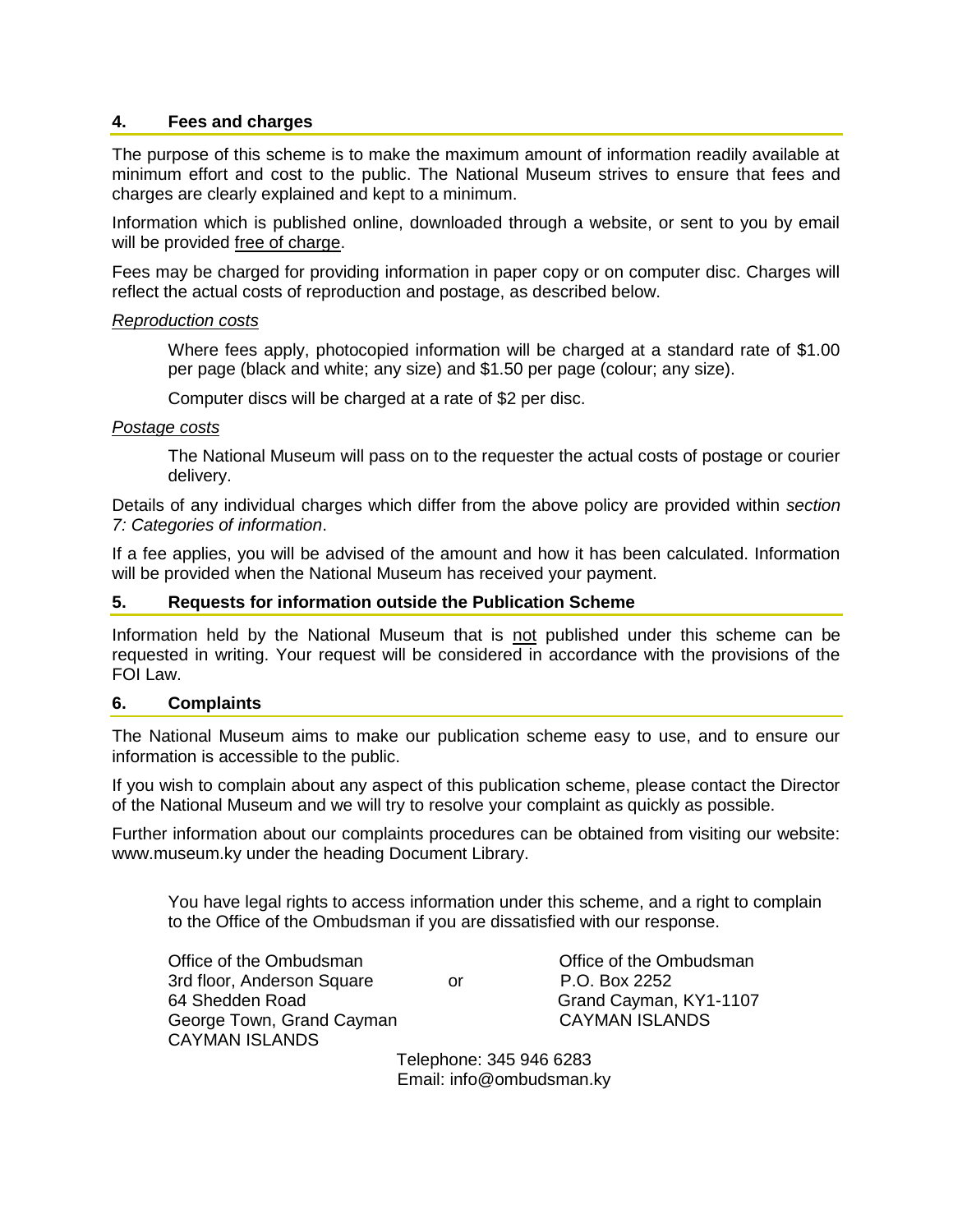# **Categories of information**

- **About Us**
- **Strategic Management**
- **Finance & Administration**
- **Policies & Procedures**
- Decisions & Recommendations
- **Lists & Registers**
- **Dur Services**

# **ABOUT US**

The National Museum is dedicated to the preservation, research and dissemination of all aspects of the Caymanian heritage

## **Ministry**

Ministry of Health, Environment, Culture & Housing

**Principle Officer**  Dr. Peggy Leshikar-Denton, Director

# **Information Manager**

Doss Solomon

## **Information Manager Designate:**

Dr. Peggy Leshikar-Denton

## **Organisation and functions**

The Cayman Islands National Museum celebrates the unique natural and cultural heritage of our three Islands. Through our dynamic programmes, exhibits, and collections, we nurture a living connection with the nation's past and its future quality of life.

# **National Museum Mailing Address:**

P.O. Box 2189 Grand Cayman KY 1-1105 CAYMAN ISLANDS

**Telephone:** 345.949.8368 **Email address:** info@museum.ky **Website address:** www.museum.ky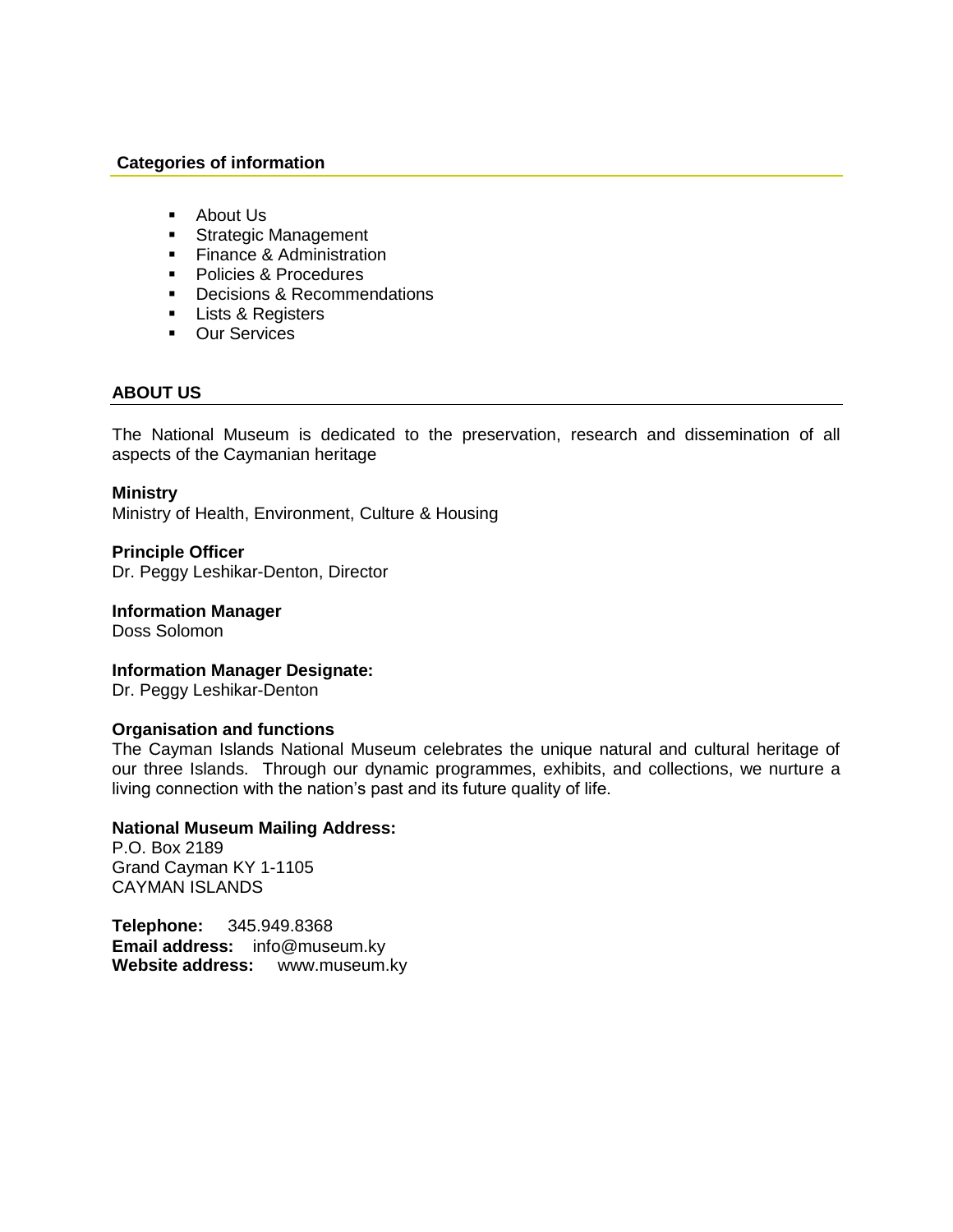| <b>Location and hours</b>                                                                                                                                                  | Matters handled                                         |
|----------------------------------------------------------------------------------------------------------------------------------------------------------------------------|---------------------------------------------------------|
| National Museum<br>#3 South Church Street<br>Grand Cayman, Cayman Islands<br>Mon. - Fri. 9:00 a.m. to 5:00 p.m.<br>Every Saturday of each month<br>10:00 a.m. to 2:00 p.m. | The Museum's exhibits and Gift Shop open to the public. |
| National Museum Administrative<br><b>Offices</b><br>#10 Cayside House<br>Shedden Road<br>Grand Cayman, Cayman Islands<br>Mon. - Fri. 8:30 a.m. to 5:00 p.m.                | All administrative matters.                             |

# **Boards and Committees**

| <b>Board of Control &amp; Trustees</b>                                                                                                                                                                                                  | <b>Meetings</b>                                                                       | <b>Minutes</b>                           |
|-----------------------------------------------------------------------------------------------------------------------------------------------------------------------------------------------------------------------------------------|---------------------------------------------------------------------------------------|------------------------------------------|
| <b>Chairman</b> – Alfonso Wright<br>Deputy Chairman-Omar Mclean<br><b>Treasurer</b> – Marcia Smith<br><b>Member-</b> Zeta Bodden<br><b>Member - Lois Kellyman</b><br><b>Member-Anita Ebanks</b><br><b>Ministry Rep.- Natasha Powell</b> | Quarterly at<br><b>National</b><br><b>Museums</b><br>Administrative<br><b>Offices</b> | refer to section 3: Methods of<br>access |

# **STRATEGIC MANAGEMENT**

Administering the authority's operations at the organisational level; developing business plans and corporate policy; setting long-term goals and objectives; evaluating the agency's overall performance and progress towards established targets; managing programs to improve business processes and ensure consistent service delivery; preparing or revising laws and other regulatory instruments that affect the authority's functions and responsibilities; obtaining legal advice from external sources.

## **Governance**

**Museum Law 1979** 

## **Corporate management**

- **Audit reports on overall operations or major projects**
- **Hurricane Preparedness and Disaster Recovery**